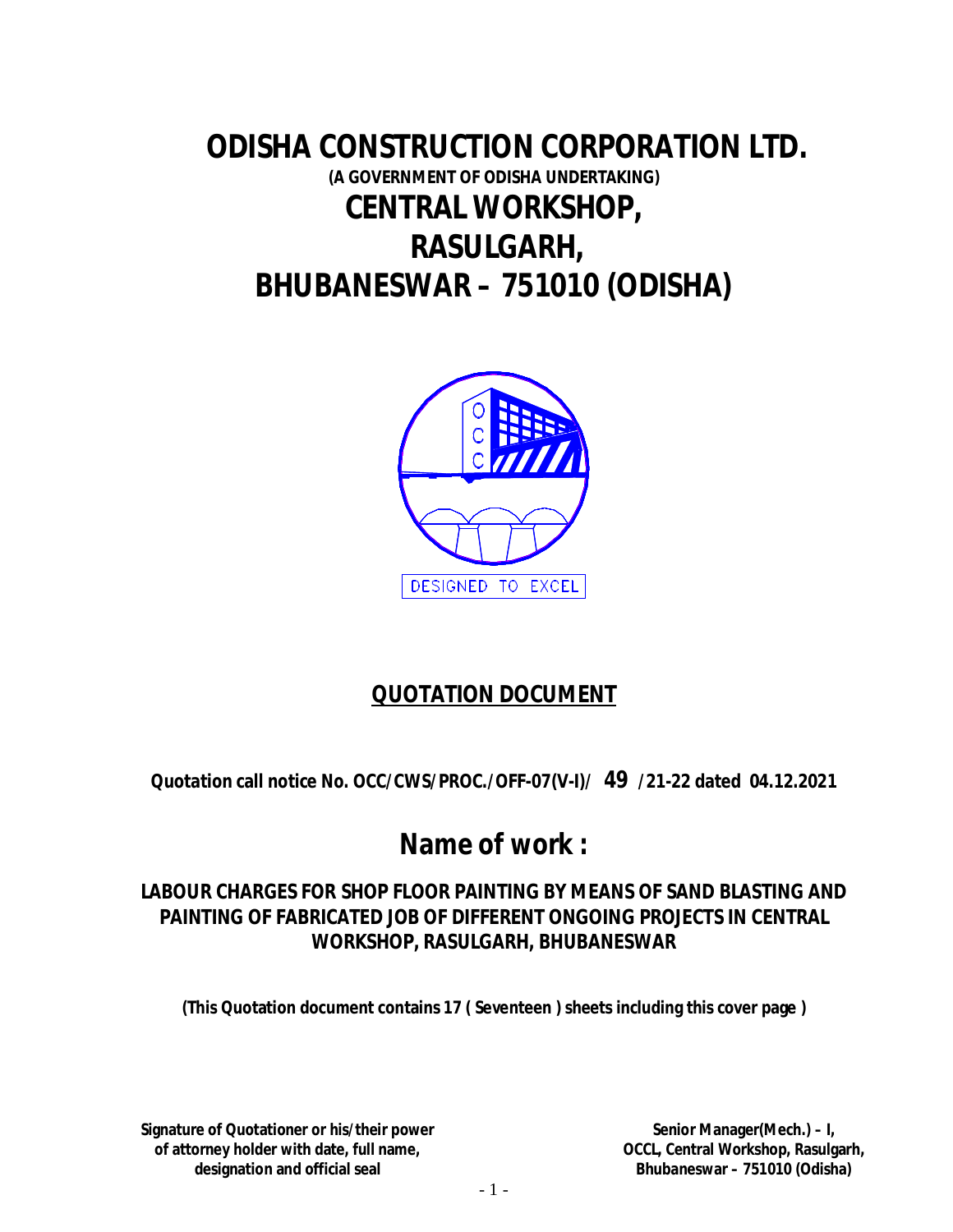# **Particulars of Quotation document issue**

# **ODISHA CONSTRUCTION CORPORATION LTD. (A GOVERNMENT OF ODISHA UNDERTAKING) CENTRAL WORKSHOP, RASULGARH, BHUBANESWAR – 751010 (ODISHA)**

**Date of issue of Quotation document** ………………………………………………………….

## **Quotation call notice No. OCC/CWS/PROC/OFF-07(V-I)/ 49 /21-22 dated 04.12.2021**

**Issued in favour of : (Full name & address)**

| Telephone No. – Land line :                                  | Mobile:                                                                                                                                                                                                                                                                                                        |
|--------------------------------------------------------------|----------------------------------------------------------------------------------------------------------------------------------------------------------------------------------------------------------------------------------------------------------------------------------------------------------------|
| Enlistment<br>No. of Job-Worker:                             |                                                                                                                                                                                                                                                                                                                |
| Vide money receipt No. :                                     | Dated :                                                                                                                                                                                                                                                                                                        |
| <b>Issued by</b><br>(Stamp and signature of issuing officer) |                                                                                                                                                                                                                                                                                                                |
| Cost of Quotation paper (Non-refundable) $=$                 | Rs.600/- + CGST @ 9% Rs.54/- + SGST @ 9% Rs.54/-<br>= Rs.708/-(Rupees seven hundred eight) only by<br>hand / Rs.600/- + CGST @ 9% Rs.54/- + SGST @ 9%<br>$Rs.54/- = Rs.708/- + Postal / Counter charges Rs.100/-$<br>= Rs.808/- (Rupees eight hundred eight) only by<br>Registered Post / Speed Post / Courier |

**Signature of Quotationer or his/their power of attorney holder with date, full name, designation and official seal**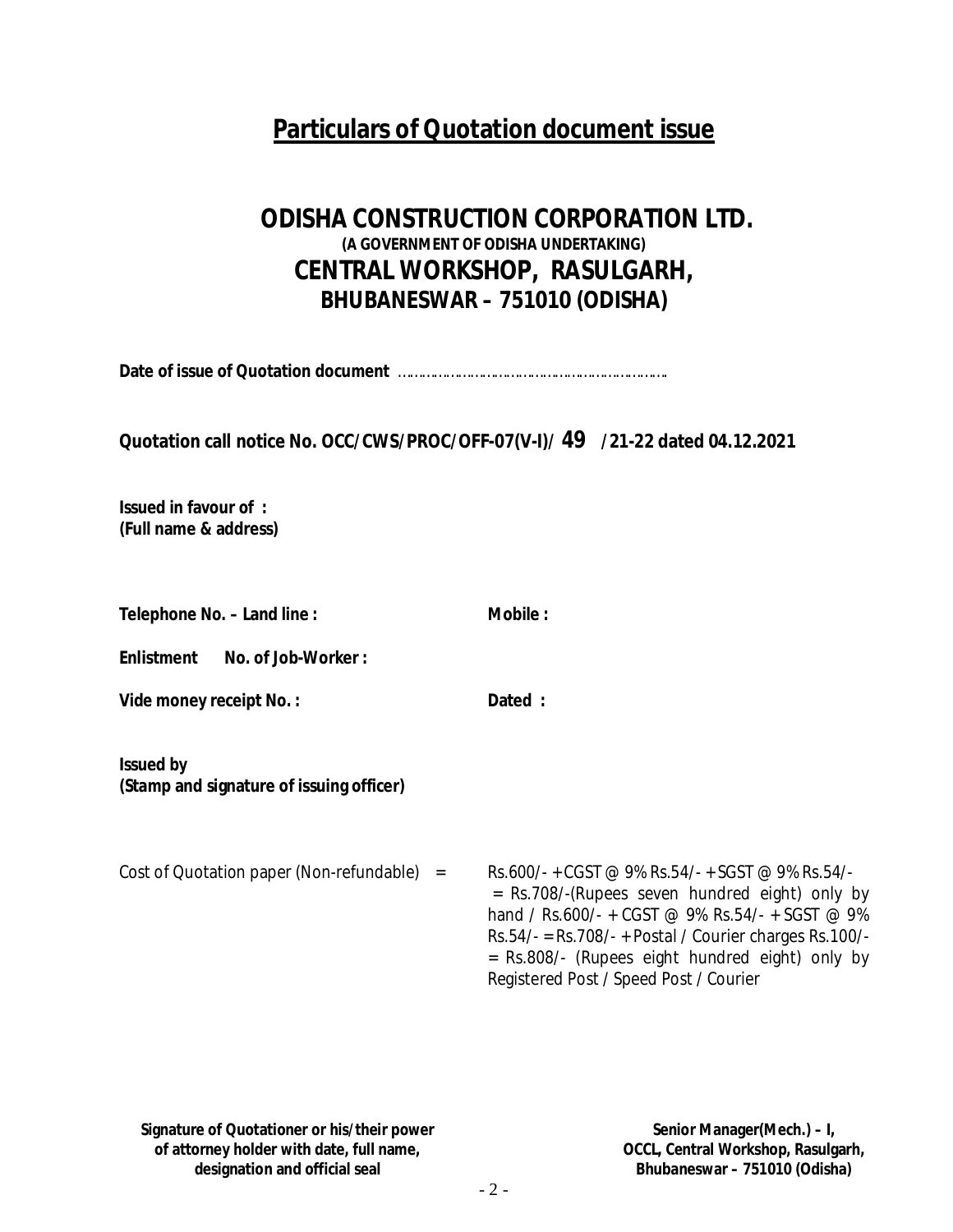# **ODISHA CONSTRUCTION CORPORATION LTD. (A GOVERNMENT OF ODISHA UNDERTAKING) CENTRAL WORKSHOP, RASULGARH, BHUBANESWAR – 751010 (ODISHA)**

### **Quotation call notice No. OCC/CWS/PROC/ OFF-07(V-I)/ 49 /21-22 dated 04.12.2021**

#### Name of work : **LABOUR CHARGES FOR SHOP FLOOR PAINTING BY MEANS OF SAND BLASTING AND PAINTING OF FABRICATED JOB OF DIFFERENT ONGOING PROJECTS IN CENTRAL WORKSHOP, RASULGARH, BHUBANESWAR**

1. On behalf of M/s Odisha Construction Corporation Ltd. ("OCCL"), the Senior Manager (Mech.)-I, Central Workshop, Rasulgarh, Bhubaneswar-751010 (Odisha) invites sealed Quotations from the enlisted jobworkers of "OCCL" in M-IV grade and above for the following work(s). If not enlisted, agency is to get enlisted in OCC Ltd. as M-IV grade and above class of Job-Worker mandatory before opening of Quotation.

| SI.<br>No. | Name of the work                                                                                                                                                                                                                                    | Cost of document + CGST @<br>$9\% + SGST \ @ \ 9\% \text{ in Rs.}$ | Period of<br>completion | Class of Job-worker                                                                                                                                                 |
|------------|-----------------------------------------------------------------------------------------------------------------------------------------------------------------------------------------------------------------------------------------------------|--------------------------------------------------------------------|-------------------------|---------------------------------------------------------------------------------------------------------------------------------------------------------------------|
|            | LABOUR CHARGES FOR SHOP<br><b>IFLOOR PAINTING BY MEANS OF</b><br>ISAND BLASTING AND PAINTING<br><b>FABRICATED</b><br>0F<br>ЮF<br><b>JOB</b><br>idifferent ongoing project in<br><b>CENTRAL</b><br><b>WORKSHOP.</b><br><b>RASULGARH, BHUBANESWAR</b> | 708/-                                                              | 03 (Three)<br>months    | M-IV & above. If not enlisted,<br>agency is to get enlisted in OCC Ltd.<br>as M-III grade and above class of<br>Job-Worker mandatory before<br>opening of Quotation |

2. The Quotation document may be downloaded from OCCL website **www.odishaconstruction.com** and non-refundable cost of Quotation document amounting to **Rs.708/-** (Rupees seven hundred eight ) only inclusive of CGST @ 9% & SGST @ 9% in shape of Account Payee Demand Draft drawn on any nationalized/scheduled bank payable at Bhubaneswar only in favour of **Odisha Construction Corporation Ltd.-Project Account** may be deposited along with the Quotation.

#### **3. The SSI/NSIC/MSME units participating in Quotation are not entitled for exemption from payment of Quotation Paper costs as communicated vide DOWR Letter No. IIM-24/ 2018-14318/WR dated 24.05.2018 & Head Office, OCCL Letter No.5502/OCC/ CW-02/09(Vol-V)(WE) dated 30.05.2018.**

- 4. The Quotations must be submitted to the Senior Manager(Mech.)-I, Odisha Construction Corporation Ltd., Central Workshop, Rasulgarh, Bhubaneswar-751010 (Odisha) on or before **3.30 PM** on **15.12.2021** and will be opened on the same day at **4.30 PM** in the presence of the Quotationers, who may like to be present. If there will be a public holiday on the last date of sale of Quotation document and receipt & opening of the Quotations as specified above, the Quotation document will be sold and Quotations will be received & opened on the next working day at the same time and venue.
- 5. Intending Quotationers are required to furnish the following along with their Quotations.
- (i) Cost of Quotation document duly signed & stamped on each page
- (ii) Copy of valid GST registration certificate
- (iii) Copy of PAN card
- (iv) Copy of valid labour license

**Signature of Quotationer or his/their power of attorney holder with date, full name, designation and official seal**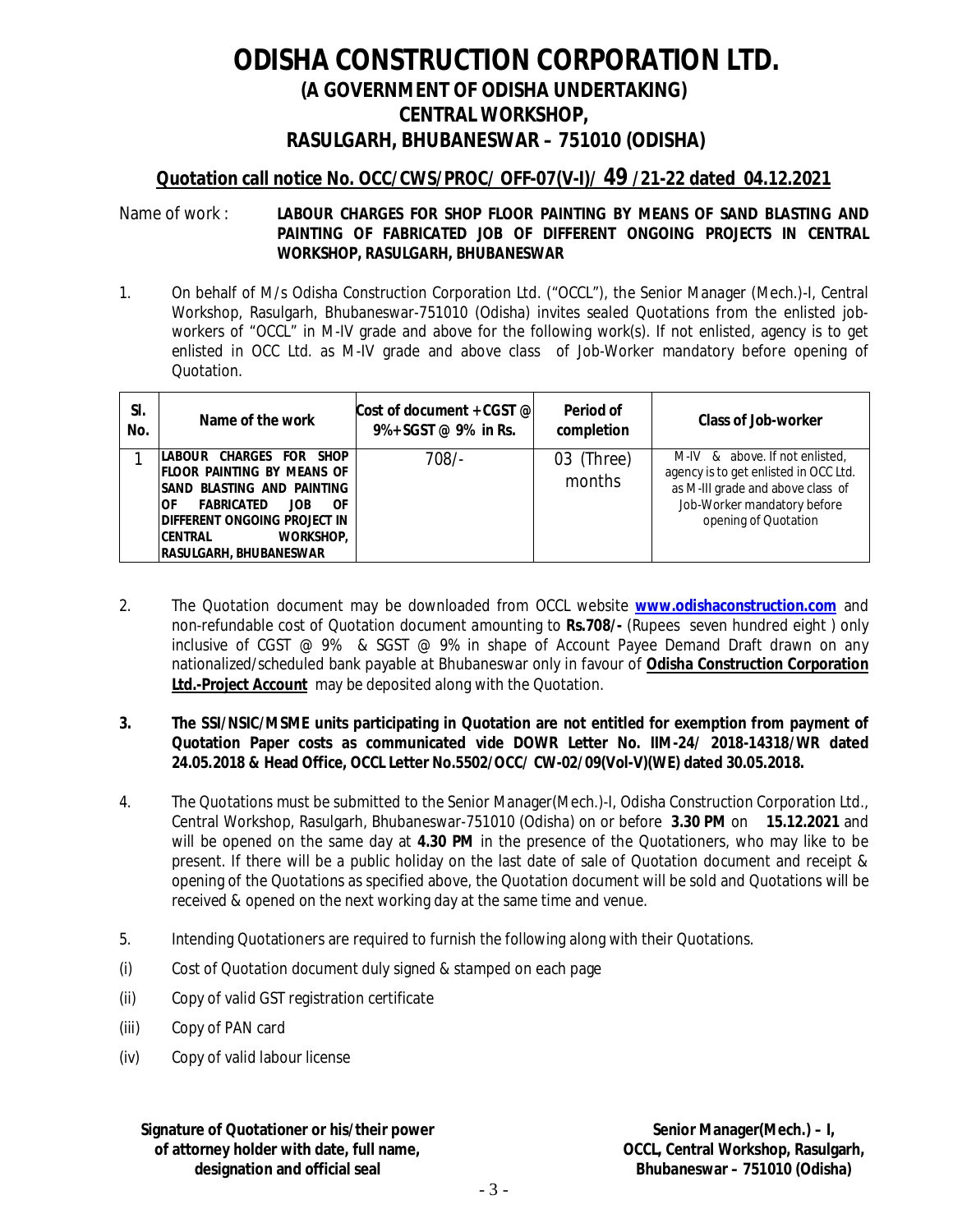- (v) Copy of valid registration certificate with Provident fund authority.
- (vi) Copy of valid ESI registration certificate issued by comete3nt authorities
- (vii) Copy of valid enlistment certificate as job-worker in Grade M IV and above issued by "OCCL".
- (viii) Copy off document indicating residential address.
- (ix) Copies of documents on credentials and proofs in support of successful execution of works of similar nature and magnitude earlier for qualifying criteria \*
- (x) Undertaking to mobilize workmen inside the premises of Central Workshop, OCCL, Rasulgarh, Bhubaneswar within 10(Ten) days from the date of issue of work order/letter of intent by "OCCL" \*
- (xi) Undertaking in prescribed format available in the quotation document. \*
- (xii) Copy of valid enlistment certificate as job-worker in M-IV Grade and above issued by "OCCL" \*
- (xiii) Detailed planning of men, machinery and materials for executing the work tendered herein \*
- (xv) Complete quotation document duly filled-in and signed on each page by the quotationer or his/their power of attorney holder with date, full name, designation and official seal \*
- 6. The successful bidder shall have to execute the work as per scope of work, relevant drawings, technical specifications, terms and conditions of agreement & direction of Engineer-in-Charge.
- 7. The authority reserves absolute right to accept or reject any or all Quotations without assigning any reason thereof.
- 8. Any dispute arising out of this Quotation or order thereof is to be settled in proper court under the jurisdiction of Odisha High Court at Cuttack or courts under the jurisdiction of Odisha High Court at Bhubaneswar only.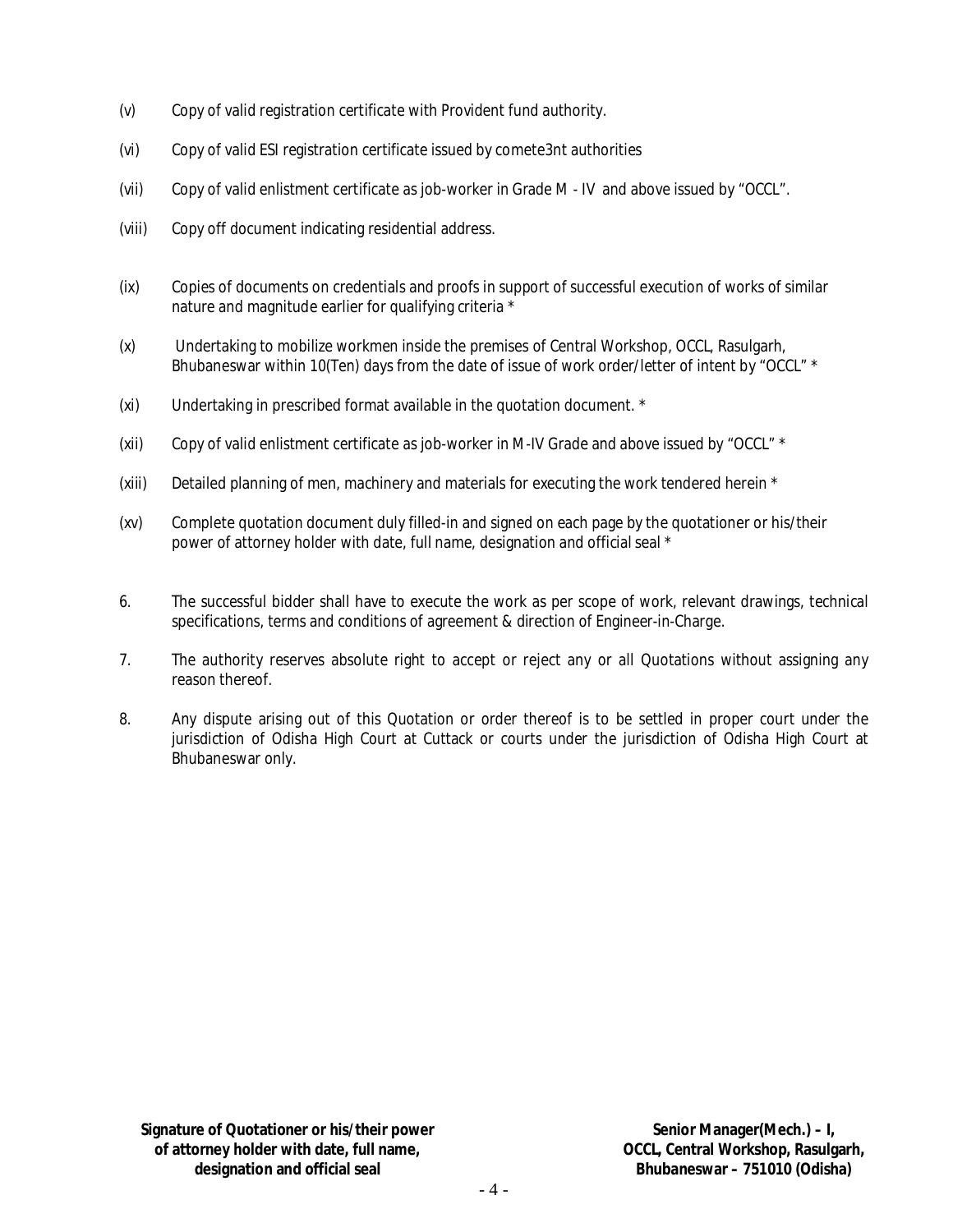# **Quotation cost and Document deposit particulars**

### **DETAILS OF QUOTATION COST AND DOCUMENTS SUBMITTED ALONG WITH QUOTATION**

- 1. GST registration Certificate
- 2. P.A.N. card
- 3. Names of relations in O.C.C. Ltd.

| 4. |       | Quotation paper cost amounting Rs. ______________                                                                                                                                                                             |             |
|----|-------|-------------------------------------------------------------------------------------------------------------------------------------------------------------------------------------------------------------------------------|-------------|
|    |       |                                                                                                                                                                                                                               |             |
|    | Dated | issued by the contract of the contract of the contract of the contract of the contract of the contract of the contract of the contract of the contract of the contract of the contract of the contract of the contract of the | <b>Bank</b> |
|    |       | Branch                                                                                                                                                                                                                        |             |

5. Any other documents.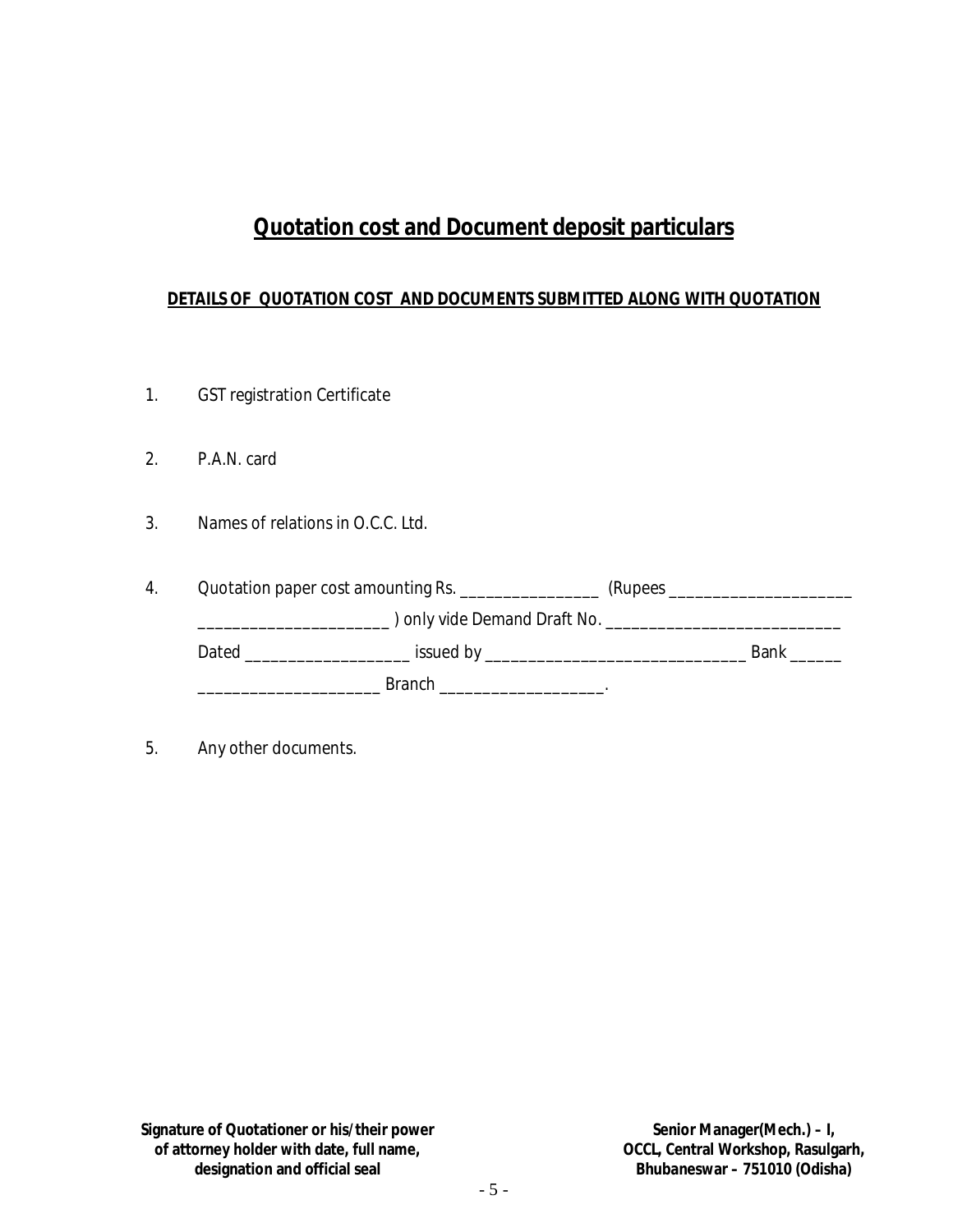# **Undertaking of Job-Worker**

I / We Shri

(In case of the firm, the name of the proprietor/head of the firm along with the designation & name of firm should be mentioned)

| S/o Sri          |            | , Permanent resident of |
|------------------|------------|-------------------------|
| Vill./Street -   | $P \cap -$ | $P.S. -$                |
| Via -            | Dist. -    |                         |
| State -<br>PIN - |            |                         |

declare that I/We have thoroughly gone through the Quotation document and I/We know the sites of works. I/We agree to work at rates quoted by me/us or at settled rates and abide by the terms and conditions of the Quotation document.

> **Full Signature of "Quotationer" with date and seal Present address for correspondence**

**Signature of Quotationer or his/their power of attorney holder with date, full name, designation and official seal**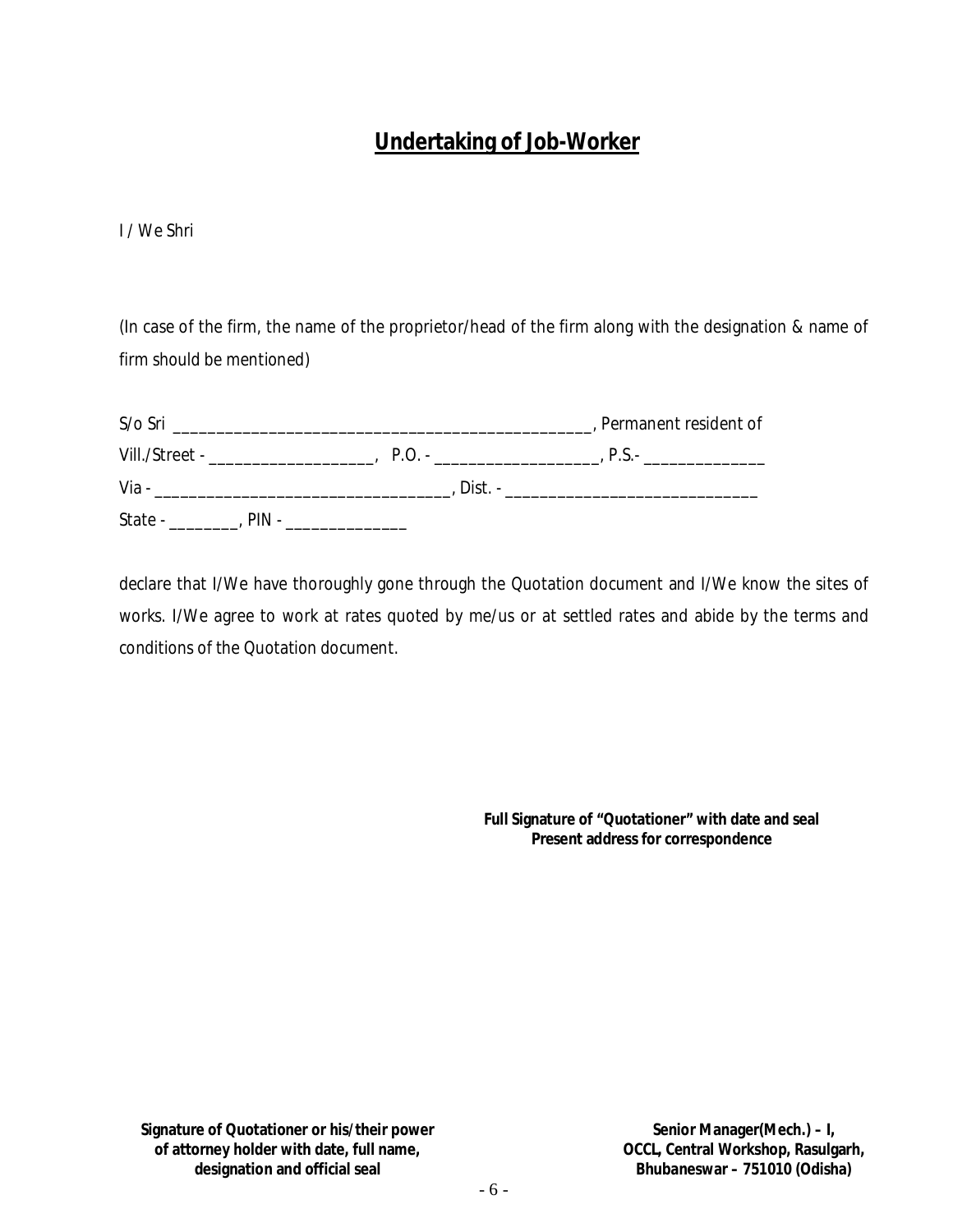## **SCOPE OF WORKS**

- Sand blasting works shall be taken up inside the premises of Central Workshop, Rasulgarh, Bhubaneswar – 751010 (Odisha). Required machinery like compressor, consumables such as electrodes, industrial gas, paint etc., tools, tackles, machinery, crane facilities, power etc. shall be provided by OCCL on **non-chargeable basis**. Sand and spray machine and accessories shall be supplied by the successful Job worker. Decision of "Engineer-in-Charge" regarding actual requirement of above shall be final and binding on the "Job-worker".
- Painting of fabricated items by cleaning & washing with caustic soda with following coats of paints.
	- A. Primer coat ( 2 coat )
	- B. Two coats of enamel / aluminium / epoxy paint

**Signature of Quotationer or his/their power of attorney holder with date, full name, designation and official seal**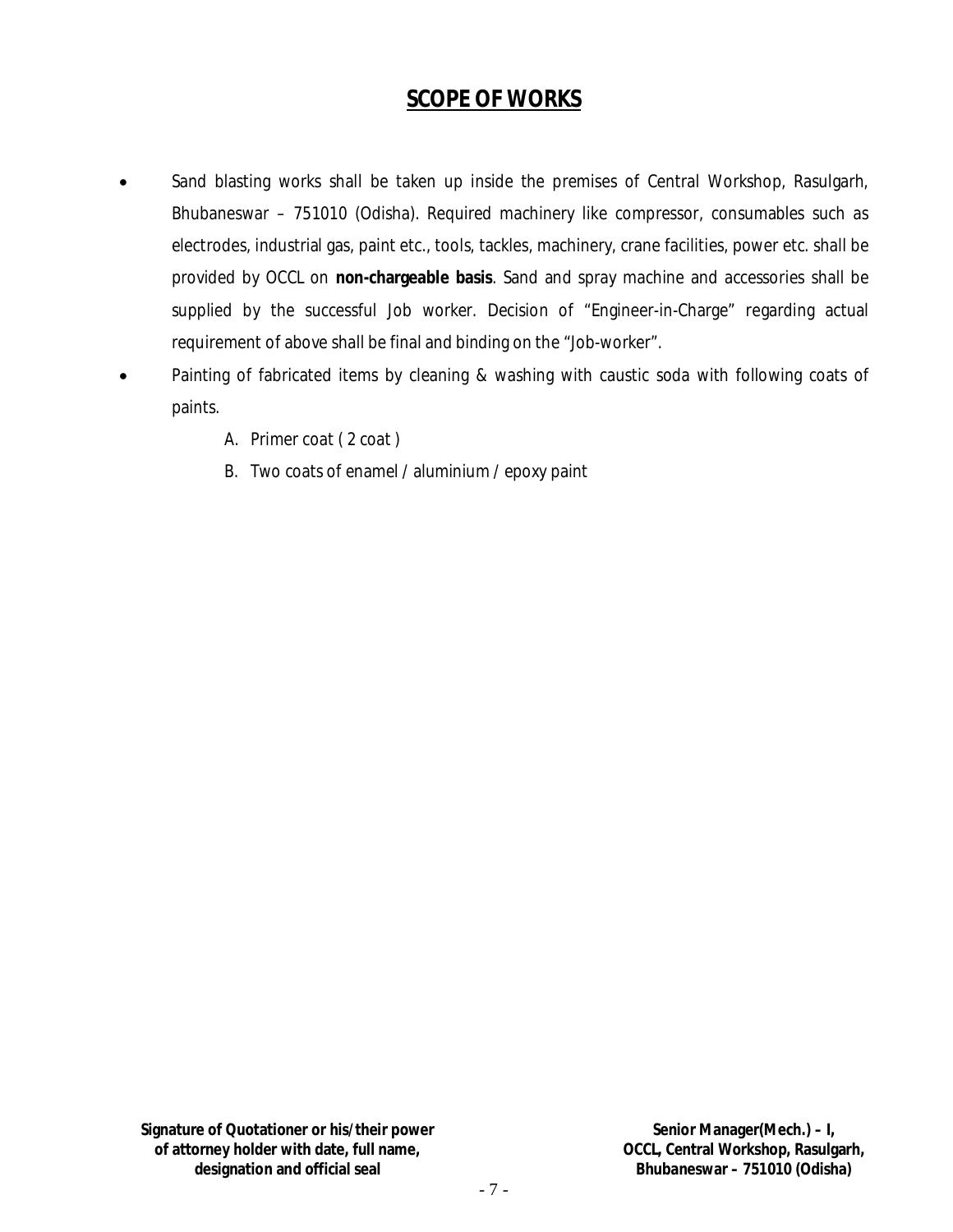# **GENERAL TERMS AND CONDITIONS**

### **1. DEFINATIONS**

- (i) **"CORPORATION"** means **"ODISHA CONSTRUCTION CORPORATION LTD. ("OCCL"in short)"** with registered office at Unit-8, Gopabandhu Nagar, Bhubaneswar – 751 012(Odisha) represented through its Managing Director or any other officer as designated by the "Corporation" from time to time.
- (ii) **"ENGINEER-IN-CHARGE"** means the qualified engineer deployed by the "Corporation" at work site for the work including the Senior Manager(Mech.)-I / Senior Manager(Mech.)-II / Senior Manager(Mech.)-III, Odisha Construction Corporation Ltd., Central Workshop, Rasulgarh, Bhubaneswar – 751010 (Odisha) or their authorized person".
- (iii) **"JOB-WORKER"** means the enlisted person/firm/organisation having men, machinery, materials etc. to execute the work satisfactorily as per scope indicated herein within stipulated period.
- (iv) **"CLIENT"** means the State Govt. or Central Govt. organization or any individual from whom "OCCL" has received the work(s) for execution.

#### **2. AGREEMENT**

The "Job-Worker" shall enter into an agreement with the "Engineer-in-Charge" in the format on requisite value of stamp paper prescribed for the purpose by the "Corporation" within a stipulated period to be specified by the "Engineer-in-Charge" failing which the EMD and ISD shall be forfeited. The work may be awarded in favour of some other agency at the discretion of the "Corporation".

#### **3. RATE**

The rate quoted by the quotationer is to be indicated in Rupees(Rs.), which shall be valid for the full period of execution or till completion of work whichever is later. No escalation or price variation in whatsoever form shall be entertained. The rates quoted by the "Job-Workers" should be firm for the entire period of execution.

### **4. PAYMENT TERMS**

- i) 90(Ninety)% payment shall be made against submission of running account bills by the "Job-worker" and verification by the "Engineer-in-Charge".
- ii) Balance 10(Ten)% shall be paid after 60(Sixty) days from the date of payment of 90(Ninety)% subject to satisfactory performance of the work.
- iii) No advance, price escalation and price adjustment shall be paid for the work. The rates shall remain firm through out the agreement period.
- iv) The payment to the "Job-Worker" shall be limited to the measurements taken. The "Job-Worker" can not raise any dispute over the measurements allowed by the "Engineer-in-Charge" for the purpose of payment.
- v) The job-worker will bear the full cost of rectification or replacement of works required as per direction of "Client" or "Engineer-in-Charge".
- vi) Any penalty levied by "Client" on "OCCL" due to delay in work will be borne by the "Job- Worker" in full, if the "Job-Worker" is responsible for delay.

**Signature of Quotationer or his/their power of attorney holder with date, full name, designation and official seal**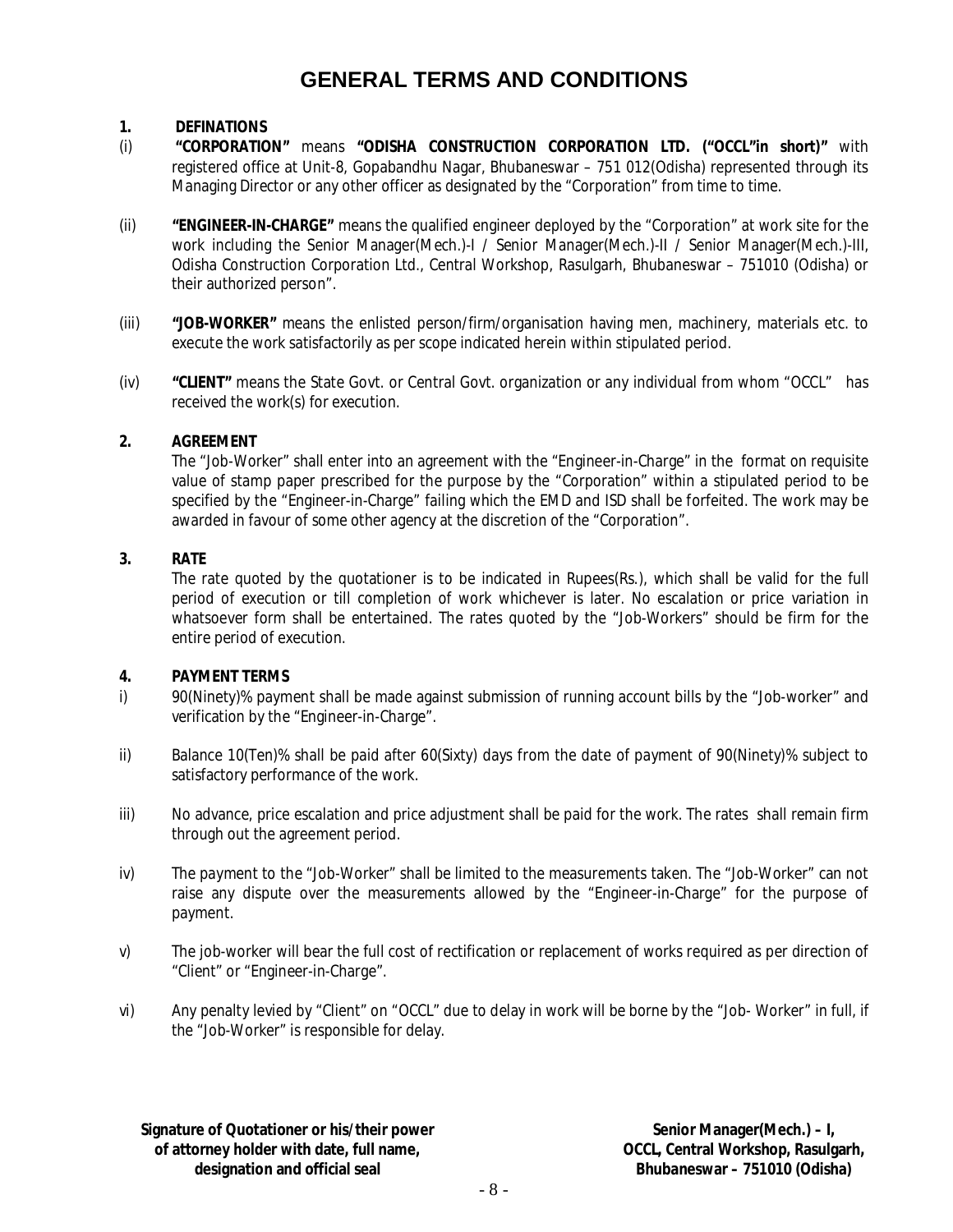#### **5. INTIAL SECURITY DEPOSIT (ISD)**

The "Job-Worker" shall deposit Initial Security Deposit (ISD) at the rate of 2(Two) % of the work/agreement value on receipt of letter of intent of work within a period of 15 days from the date of issue but before execution of agreement. After receipt of the full ISD, the EMD received along with the tender shall be returned.

If the quotationer desires, the EMD can be converted to ISD and the balance amount of ISD has to be deposited. If the "Job-Worker" fails to deposit such initial security within the stipulated date, the EMD of the "Job-Worker" shall be forfeited and the work may be awarded in favour of some other agency at the discretion of the "Corporation".

#### **6. SECURITY DEPOSIT (SD)**

The Security Deposit (SD) at the rate of 5(Five)% shall be deducted on the gross amount of each bill of the "Job-Worker". The security will be released after 6(Six) months of completion of the work or settlement of final bill of the "Job-Worker", whichever is later, if no defect in the work is noticed and material account as well as all disputes including compliance of labour rules, ESI rules etc. are settled.

#### **7. INCOME TAX, VAT, OTHER TAXES, DUTIES, LEVIES ETC.**

Income tax at the prevailing rate from time to time will be deducted from each bill of the "Job-Worker" and shall be deposited with Income Tax Authorities. No VAT on works contract shall be levied from the bills of "Job-Worker". However, the "Job-Worker" shall bear sales tax/VAT on materials procured by him. Any other taxes, duties, royalities, levies etc. as applicable from time to time shall also be deducted.

#### **8. OPTIMUM USE OF MACHINERY, VEHICLES, EQUIPMENTS, TOOLS, TACKLES, CONSUMABLES AND STEEL MATERIALS**

The "Job-Worker" shall ensure optimum utilisation of the plants, machinery, equipments, tools, tackles, consumables, steel materials etc. and shall not create any hindrance for others. The decision of the "Engineer-in-Charge" regarding the optimum requirement shall be final and binding on the "Job-Worker".

#### **9. RECORD OF MATERIALS, CONSUMABLES, MACHINERY, EQUIPMENTS, TOOLS, TACKLES ETC.**

The "Job-Worker" shall be responsible for maintaining the data and complete records of issue and consumption of materials and consumables as well as record of plants, machinery, equipments, tools, tackles, cement, steel materials etc. issued to him by the owner and "Corporation". The materials, plants, machinery, equipments, tools, tackles cement, steel materials etc. shall be issued as per requirement and availability only.

The materials supplied by the "Corporation" will be received by the "Job-Worker" from the "Corporation" store on submission of indent by the "Engineer-in-Charge". Transportation materials to site of work and storage at site are the responsibility of the "Job-Worker".

The "Job-Worker" will keep an accurate record of "Corporation" materials and furnish the consumption statement of such materials. The surplus materials, if any, are to be returned to the "Corporation" store at his cost failing which, the cost of excess materials will be recovered from the dues of the "Job-Worker" @ 5(Five) times the issue rate of "OCCL" or market rate, whichever is higher.

**Signature of Quotationer or his/their power of attorney holder with date, full name, designation and official seal**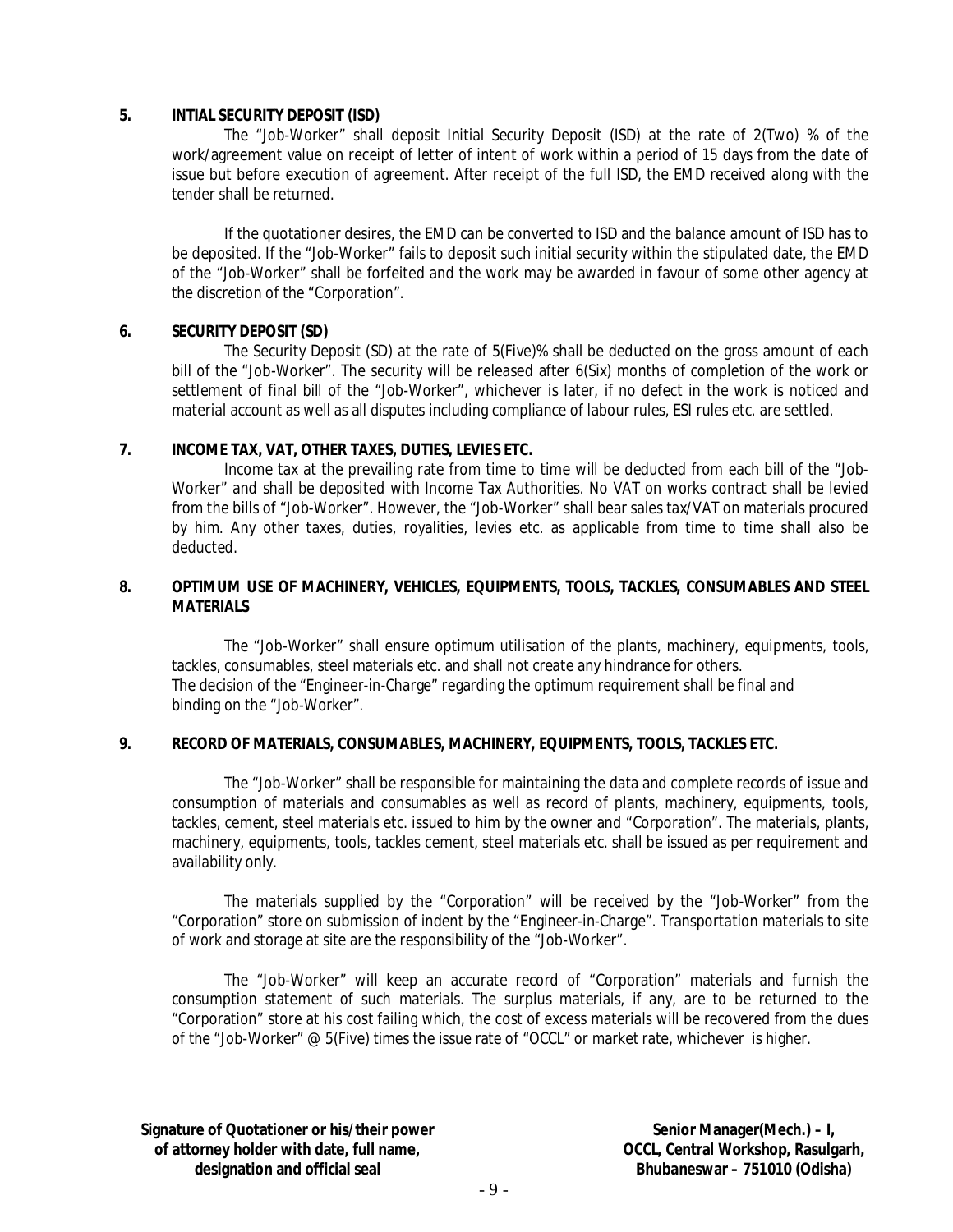The materials, if and when supplied by the "Job-Worker", shall be of the best and suitable quality as per specifications stipulated in the technical specifications and subject to approval of "Engineer-in-Charge"/"Client", whose decisions, as regards quality of the materials, shall be final.

#### **10. RETURN OF PLANTS, MACHINERY, EQUIPMENTS, TOOLS, TACKLES, MATERIALS, CONSUMABLES ETC.**

The plants, machinery, equipments, tools, tackles, excess steel materials, excess consumables etc. of the "Corporation" are to be returned by the "Job-Worker" in good working condition after completion of the work/termination of the contract by the "Corporation". The "Corporation" may hire plants, machinery, equipments, tools, tackles etc. from the owner as well as outside for use in work. The same are also to be returned by the "Job-Worker" in acceptable good working condition with original fittings after completion of the work/termination of the contract by the "Corporation".

Any damage to/ by the plants, machinery, equipments, tools, tackles etc. during use by the "Job-Worker" shall be booked to the "Job-Worker" for recovery from his bills.

The balance unused/excess cement, steel materials, balance consumables etc. of the "Corporation", if any, shall be returned by the "Job-Worker" in good condition at specified places as per direction of the "Engineer-in-Charge" failing which the cost at 5(Five) times the market rate shall be deducted from the "Job-Worker".

#### **11. ELECTRICITY**

Electricity required for execution of work by the "Job-Worker" for ""OCCL"" shall be provided by the "Corporation" free of charges at one point only from where, the "Job-Worker" shall arrange further distribution with his own materials and labour.

#### **12. MEASUREMENT OF WORK**

The quantity of work executed shall be measured and payment made once in a month or on completion of work or on termination of the agreement, when final measurement will be made and account will be adjusted accordingly. The decision of the "Engineer-in-Charge" regarding the rates, progress, measurement and quality of the work shall be final and bind on the "Job-worker".

#### **13. INDIAN STANDARDS, DRAWINGS AND SPECIFICATIONS**

The work shall be carried with due diligence and in a workman like manner in accordance with relevant Bureau of Indian Standard specifications on the basis of latest approved drawings and technical specifications supplied by "Corporation" in absence of which as per the direction of "Engineer-in-Charge".

. The technical specifications in the relevant agreement between the "Corporation" & owner and approved drawings & technical specifications issued by the owner & "Corporation" shall be the basis for execution of work under the agreement. In the absence of approved drawings and technical specifications, the direction of the "Engineer-in-Charge" shall be final and binding on the "Job-Worker".

The "Job-Worker" shall make arrangements to take copies of the approved drawings from the office of the "Engineer-in-Charge" for reference during execution of work.

#### **14. PAYMENT TO WORKMEN**

The "Job-Worker" should maintain job register and payment rolls of their workmen and get those checked by the "Engineer-in-Charge" or his authorised representative from time to time. The payment to the workers/ supervisory staff shall be made by the "Job-Worker" in the presence of the owner and/or "Engineer-in-Charge" or his authorised representative. The paid pay roll register shall be signed by the Engineer-in-Charge" or his authorised representative as a token of disbursement. The copies of paid pay roll shall be submitted to the "Engineer-in-Charge" within a period of 7(Seven) days from the date of payment failing which no further payment to the "Job-Worker" shall be released.

**Signature of Quotationer or his/their power of attorney holder with date, full name, designation and official seal**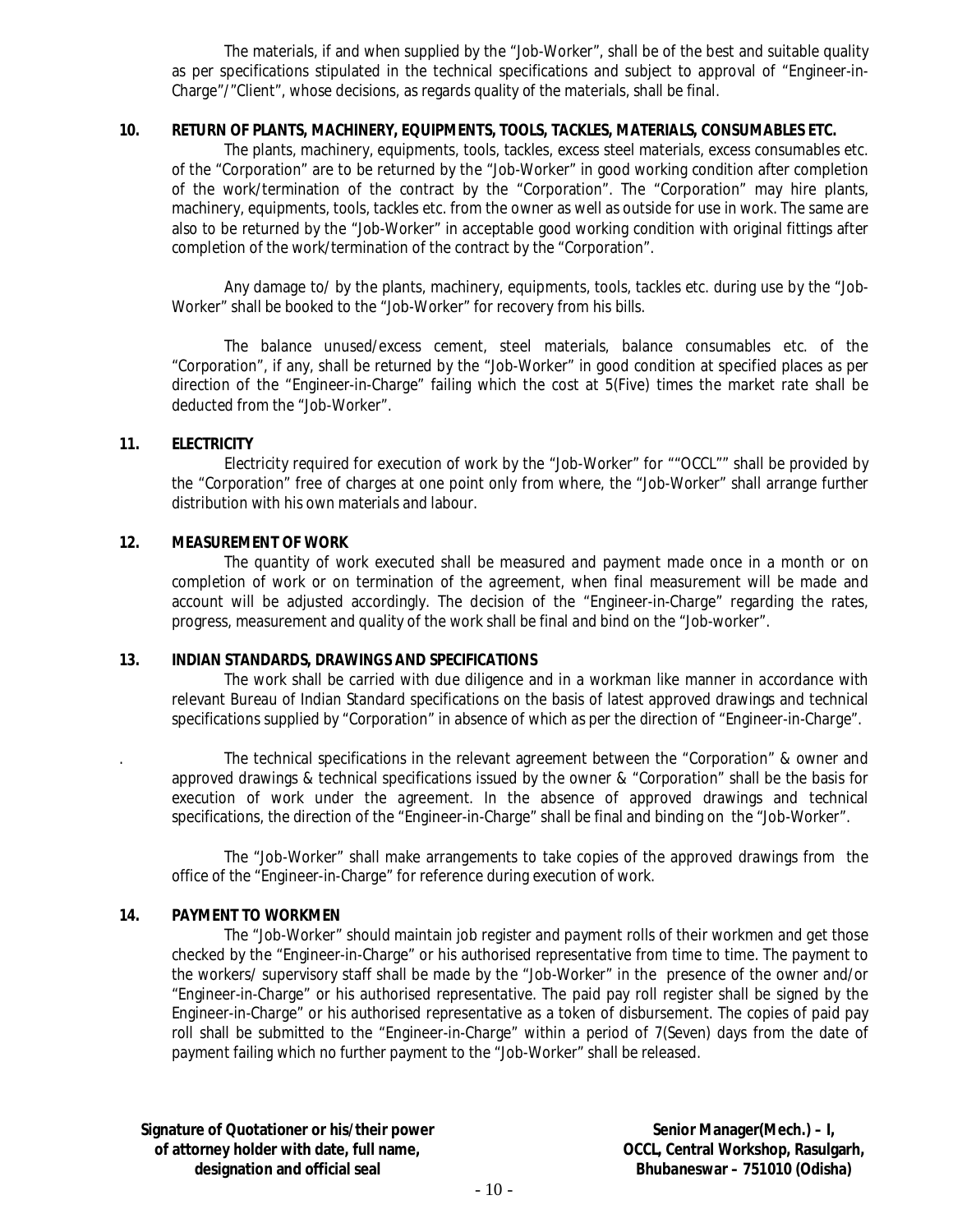#### **15. WORKMEN COMPENSATION**

In case of any loss due to accident arising during/in connection with execution of the contract, the "Job-Worker" will pay compensation to his workmen. The "Job-Worker" will be fully responsible for his workmen as per workmen's compensation act and labour laws in force during entire period of execution of contract. In case, the "Job-Worker" fails to do so, the "Corporation" may pay the same and recover the same from the bills/ dues of the "Job-Worker".

#### **16. INFORMATION OF WORKMEN**

The "Job-Worker" will make his own arrangements for procurement of labour and shall furnish all information of workmen employed by him like name, father's name, full permanent address, sex and age to the "Engineer-in-Charge" along with the pay.

#### **17. STATUTORY REQUIREMENTS**

The "Job-Worker" shall comply all statutory requirements applicable at site of work such as minimum wage act, labour act, factory act, workmen's compensation act, provident fund rules, employee's state insurance rules etc. A certificate to this effect shall be enclosed by the "Job-Worker" with each Running Account Bill for payment.

#### **18. MINIMUM AGE OF WORKMEN**

The "Job-Worker" shall not employ any person, who is below the age of 18(Eighteen) years or unfit for the tendered items. The "Engineer-in-Charge" shall have right to decide, whether any labour employed by the "Job-Worker" is below the age of 18(Eighteen) years or unfit and refuse to allow any labour, whom he decides to be below the age of 18 years or unfit for any other reason.

#### **19. LABOUR LICENCE**

The "Job-Worker" has to obtain valid labour licence and maintain all records at his own cost as per the conditions laid down in the labour rules in vogue and ammended from time to time.

#### **20. MINIMUM WAGE ACT**

The "Job-Worker" shall pay wages of each labour at the rate not less than the wages as per Minimum Wages Act in force and as may be amended from time to time. The "Engineer-in- Charge" has the right to enquire into and decide on any complaint of the labourers relating to non-payment or less payment of wages to them and his decision will be final and binding on the "Job-Worker".

#### **21. NON-PAYMENT OF DUES OF LABOURERS**

If the "Job-Worker" fails to pay the dues of labourers engaged by him for this work in time, the same shall be paid by the "Engineer-in-Charge" directly to the deserving workers. The expenditure so incurred on account of non-payment or less payment shall be recovered from the bills or any other dues of the "Job-Worker".

#### **22. PROVIDEND FUND (PF)**

Employees Provident Fund., wherever applicable, shall be payable by the "Job-Worker" as per the Provident Fund Rules in force and shall keep the "Corporation" indemnified for it. He should get the registration number for this from the Regional Provident Fund Commissioner, Orissa. He shall produce the records in support of payment of EPF/FPF dues to the "Engineer-in- Charge" for check and record by the "Engineer-in-Charge".

#### **23. EMPLOYEES STATE INSURANCE SCHEME (ESI**)

The Employees State Insurance Scheme(ESI), wherever applicable, shall be payable by the "Job-Worker" as per the E.S.I. Rules in force and shall keep the "Corporation" indemnified for it. He should get the Registration Number for this from the E.S.I. Deptt., Orissa. He shall produce the records in support of payment of ESI dues to the "Engineer-in-Charge" for check and record.

**Signature of Quotationer or his/their power of attorney holder with date, full name, designation and official seal**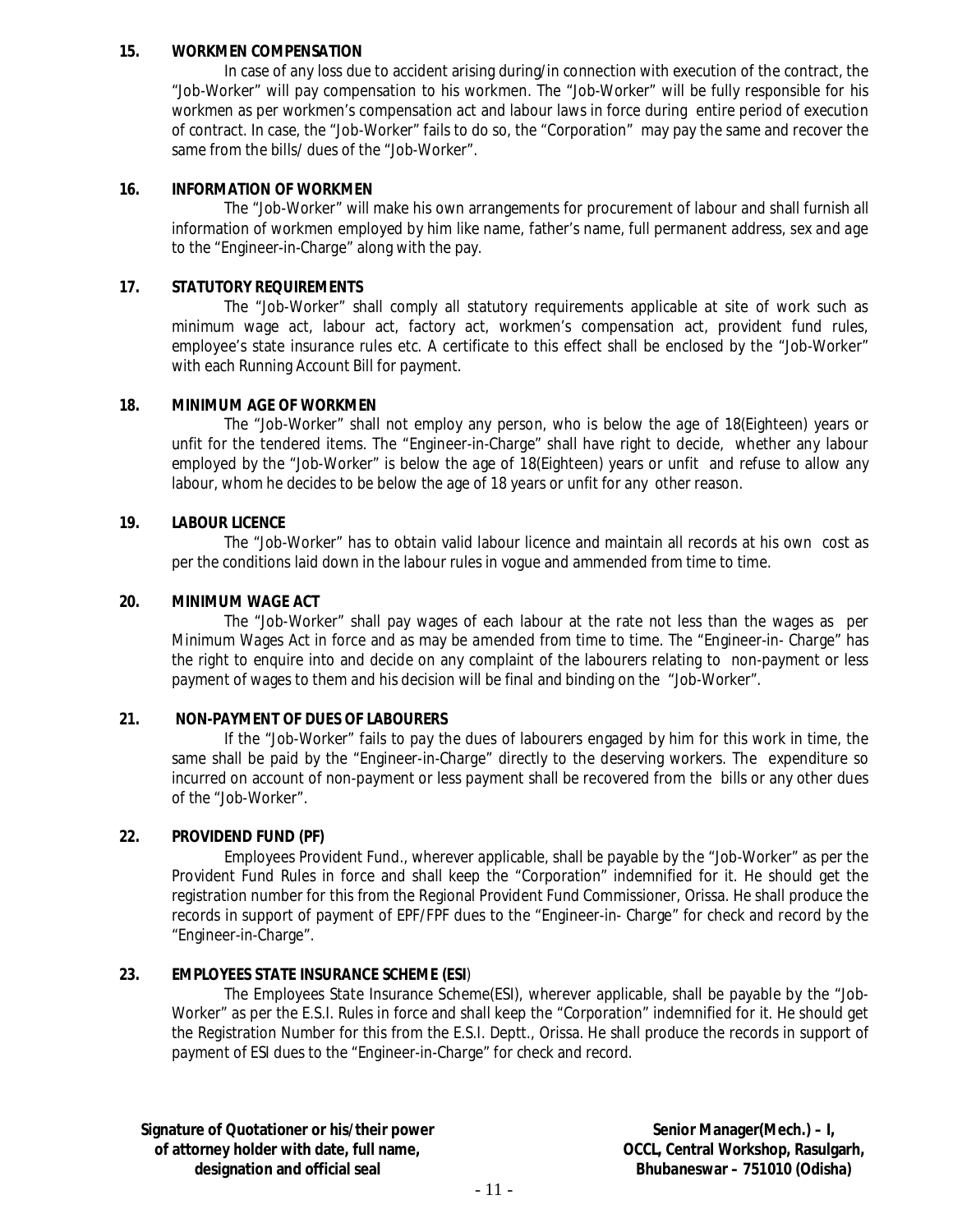#### **24. WORKMEN INSURANCE**

The workmen insurance shall be the responsibility of the "Job-Worker". He shall produce the records in support of workmen insurance to the "Engineer-in-Charge" for check and record.

#### **25. HUTMENTS/TEMPORARY ACCOMMODATION**

The "Job-Worker" has to arrange hutments/temporary accommodation for his own labouers/ workmen at the work site at his own cost.

#### **26. IDLE LABOUR**

"OCCL" will not be held responsible for idle labourers of the "Job-Worker" for any reason, whatsoever and no claim on this account will be entertained.

#### **27. WORKING IN SHIFTS**

If necessary, the "Job-Worker" may be asked to work in two(2) or 3(three) shifts. Normally, the work shall be executed in shifts. The "Job-Worker" may, if required, have to engage the workmen on overtime to complete the work in scheduled time. The overtime cost shall be borne by the "Job-Worker".

#### **28. CLAIMS AND LIABITIES**

All claims/liabilities etc. arising out of Explosives act and labour laws shall be borne by the "Job-Worker" and he shall keep the "Corporation" indemnified against them and also in case of injuries or death of labourer(s) resulting from accidents during the execution of the work. In case the "Corporation" will have to pay for any such claims under Workmen's Compensation Act, the same shall be adjusted from the pending bills/dues of the "Job-Worker" or shall be recovered otherwise as per law from him.

#### **29. SAFETY**

The "Job-Worker" should abide by the safety laws and rules of statutory bodies, "Corporation" and owner as per directions of "Engineer-in-Charge" and Safety Officers inspecting from time to time.

#### **30. WATCH AND WARD**

The "Job-Worker" shall arrange watch and ward and safety of the site of work, constructed structures, machinery, vehicles, equipments, tools, tackles, consumables, cement, steel materials etc. of the "Corporation" and owner at his own cost.

#### **31. AUTHORISED PERSON**

The "Job-Worker" may in writing authorise his power of attorney holder or any other person to draw materials, avail facilities, attend measurements etc. during the course of execution of work. All liabilities created by the authorised person of the "Job-Worker" by way of loss of materials drawn, amenities availed, unpaid wages created etc. shall be considered as the liabilities of the "Job-Worker" and such liabilities shall be made good by the "Job-Worker" or it shall be recovered from the bill/payment due to him.

#### **32. QUANTITY DEVIATION**

The authority reserves the right to increase or decrease the quantity of work mentioned in the quotation document without assigning any reason thereof and no claim whatsoever will be entertained on this account. The quantity as per agreement may also increase or decrease as per actuals.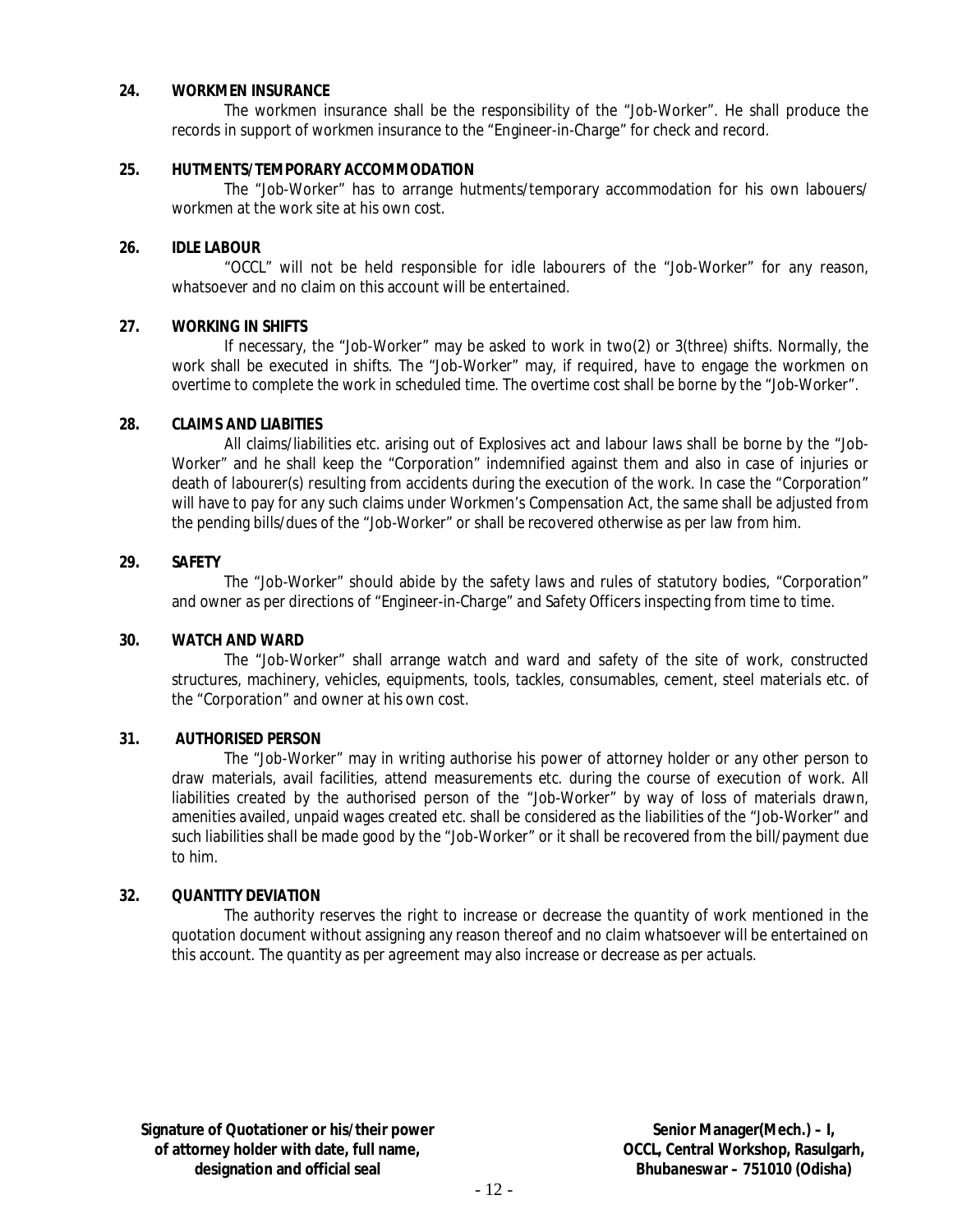#### **33. BREACH OF CONTRACT**

The ISD including EMD, SD and additional SD are liable to be forfeited in the event of breach of contract and the agreement shall be terminated. The dues of the "Corporation" including due of labourers/workmen and other statutory payable liabilities payable by the "Corporation" as principal employer shall be cleared by the "Job-Worker". The decision of the "Engineer-in-Charge" in this regard shall be final and binding on the "Job-Worker". The amount remaining as outstanding against the "Job-Worker" after adjustment of his dues shall be payable by him to "OCCL". If necessary, legal action may be taken for recovery of the dues of the "Corporation" including labour and statutory dues to be cleared by the "Corporation" as principal employer and "OCCL" reserves the right to recover the payable amount from the "Job-Worker" from works done by his under any other organization or from his properties.

#### **34. TERMINATION OF CONTRACT**

The "Engineer-in-Charge" may put an end to the agreement at his option at any time due to (a) Bad workmanship (b) Dis-proportionate progress (c) Non-compliance of labour rules or (d) Any other reason. The decision of the "Engineer-in-Charge" is final in this respect and no claim on this account will be entertained. "OCCL" also reserves the right to take exparte measurements, if the "Job-Worker" does not co-operate in taking final measurements after termination of contract.

#### **35. RESPONSIBILITY OF JOB-WORKER**

The work shall be completed by the "Job-Worker" in all respect within the stipulated period of completion and the responsibility of the "Job-Worker" shall cease only, when the items are fully accepted by the owner after erection at project site.

#### **36. PROGRESS OF WORK AND PENALTY**

The "Job-Worker" will achieve the desired progress as per programme.. If the "Job-Worker" fails to achieve the contracted quantity every month as per programme, penalty at the following rates shall be imposed.

| SI. No. | Failure percentage (%)                 | Penalty percentage (%)                          |  |  |  |
|---------|----------------------------------------|-------------------------------------------------|--|--|--|
| (i)     | Less than 10(Ten)%                     | 1(One)% of value of defaulted quantity          |  |  |  |
| (i)     | Above10(Ten)% and upto 20(Twenty)%     | 2(Two)% of value of defaulted quantity          |  |  |  |
| (iii)   | Above 20(Twenty)% and upto 30(Thirty)% | 5(Five)% of value of defaulted quantity         |  |  |  |
| (iv)    | Above 30(Thirty)%                      | To be asked to demobilise with penalty          |  |  |  |
|         |                                        | equivalent to 10(Ten)% of value of defaulted    |  |  |  |
|         |                                        | quantity. The "Engineer-in-Charge" will offload |  |  |  |
|         |                                        | the work and get the work done through          |  |  |  |
|         |                                        | any other agency or of its own at the risk and  |  |  |  |
|         |                                        | cost of the "Job-Worker". No claim will be      |  |  |  |
|         |                                        | allowed to the "Job-Worker" in this regard      |  |  |  |

### .**37. QUALITY ASSURANCE AND QUALITY CONTROL**

Quality Assurance/Quality Control Plan shall be prepared before commencement of site activities and shall be followed maintaining stage-wise up-to-date record of the work.

### **38. DEVIATION OF PROVISIONS IN AGREEMENT**

The "Job-Worker" will not vary or deviate from the provisions in the agreement without obtaining prior permission in writing from the "Corporation".

**Signature of Quotationer or his/their power of attorney holder with date, full name, designation and official seal**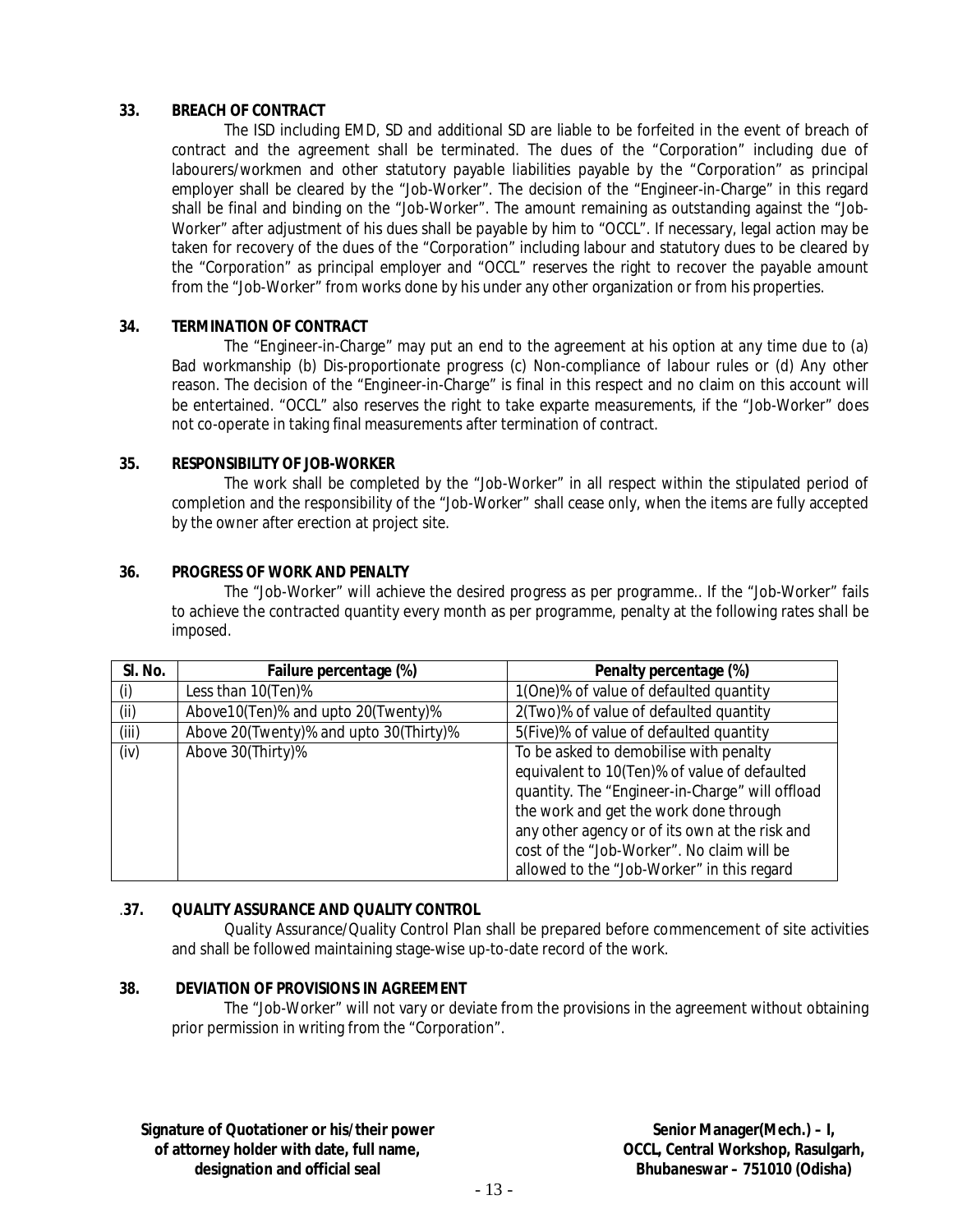#### **39. RIGHT OF THE "CORPORATION"**

The "Corporation" reserves the right to cancel a particular quotation call or all quotation calls without assigning any reason thereof. The items can be splitted among two or more quotationers at any stage. The offer of any quotationer or all may be cancelled without assigning any reason thereof. The requirement shown in any quotation call notice are only indicative and may vary.

#### **40. SUB-LETTING**

The work under any agreement shall not be assigned or sublet to any body by the "Job Worker". If the "Job-Worker" shall assign or sublet or attempt to do so, the "Engineer-in-Charge" shall terminate the agreement and shall get the work done through any other agency or of its own at the risk and cost of the "Job-Worker". No claim will be allowed to the "Job-Worker" in this regard. "OCCL" reserves the right to have access also to units of the "Job-Worker" to verify, if works are actually executed by him.

#### **41. EXECUTION OF EXTRA ITEMS AND EXTRA QUANTITIES**

All extra items are to be executed by the "Job-Worker" at mutually agreed rates. All extra quantities are to be executed at agreement rates. If required, the "Job-Worker" has to furnish the working analysis as per actuals to arrive at the extra items rates.

#### **42. FORCE MAJEURE:**

Neither party shall be liable to the other for any loss or damage occasioned by or arising out of acts of God such as unprecedented flood, volcanic eruption, earthquake or other convulsion of nature and other acts such as but not restricted to invasion, the act of foreign countries, hostilities, or war-like operations before or after declaration of war, rebellion, military or unurped power which prevent performance of the contract and which could not be foreseen or avoided by a prudent person.

#### **43. JURISDICTION**

For all liabilities created under the various contractual obligations/impositions under this agreement, the "Job-Worker" undertakes not to raise any dispute or litigations in connection there with and shall make all endeavors to resolve all disputes amicably through conciliation and in all such cases, the decision of the Managing Director, "OCCL" shall be final and binding on the "Corporation" as well as on the "Job-Worker" failing which all such disputes arising out of the agreement shall be subject to jurisdiction of Hon'ble High Court of Orissa at Cuttack and their sub-ordinate courts at Bhubaneswar only. Both the parties agree by mutual consent that any dispute relating to this agreement is barred from arbitration.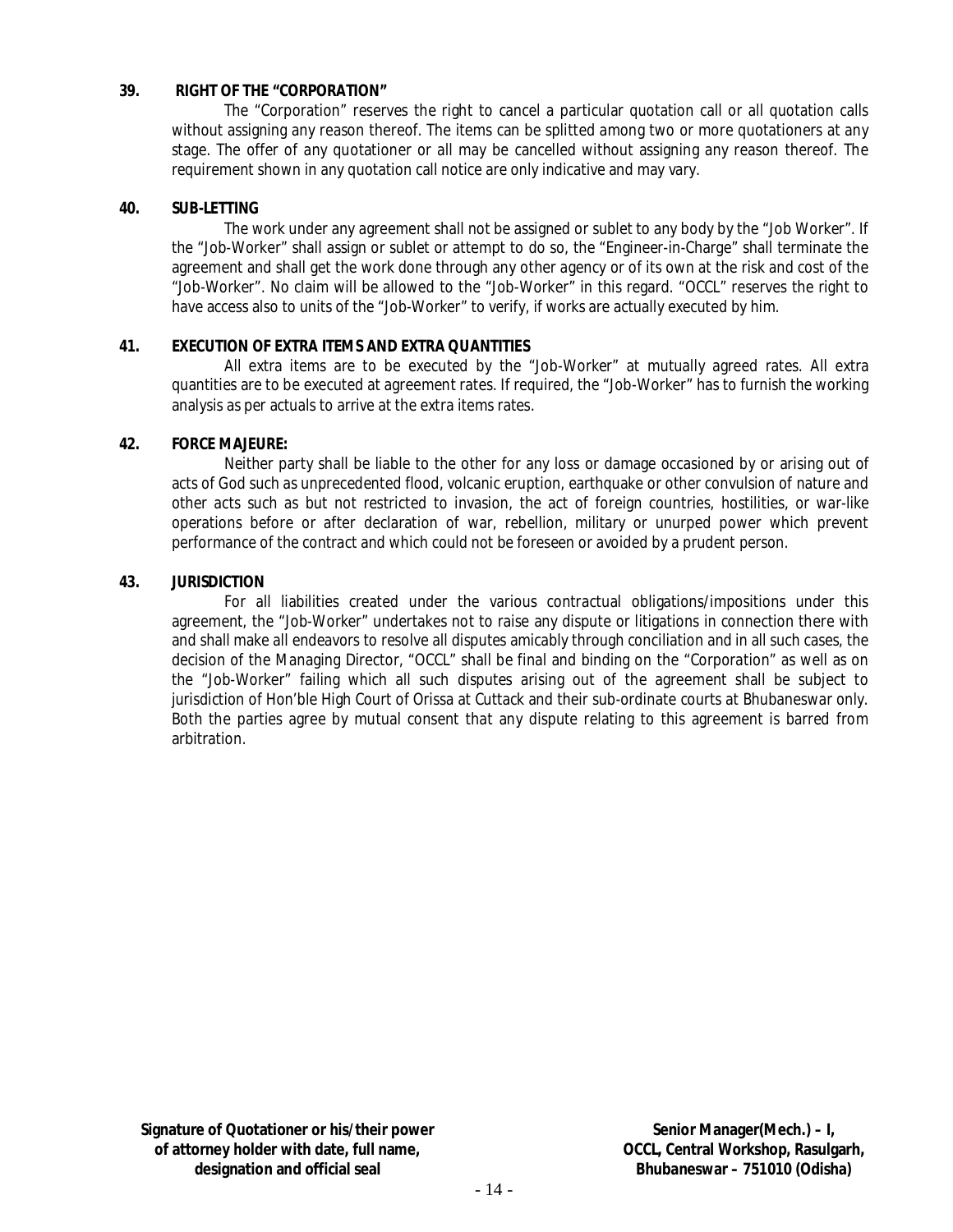## **TECHNICAL SPECIFICATIONS**

All fabrication, machining, assembly, painting, transportation works shall be done as per the followings:

- (a) Approved drawings to be issued by "Engineer-in-Charge" from time to time
- (b) Technical specifications to be issued by "Engineer-in-Charge" from time to time
- (c) Relevant standards of BIS and other National/International bodies
- (d) Directions issued by "Engineer-in-Charge" from time to time

In case of any conflict, the decision of "Engineer-in-Charge" shall be final and binding on the "Jobworker".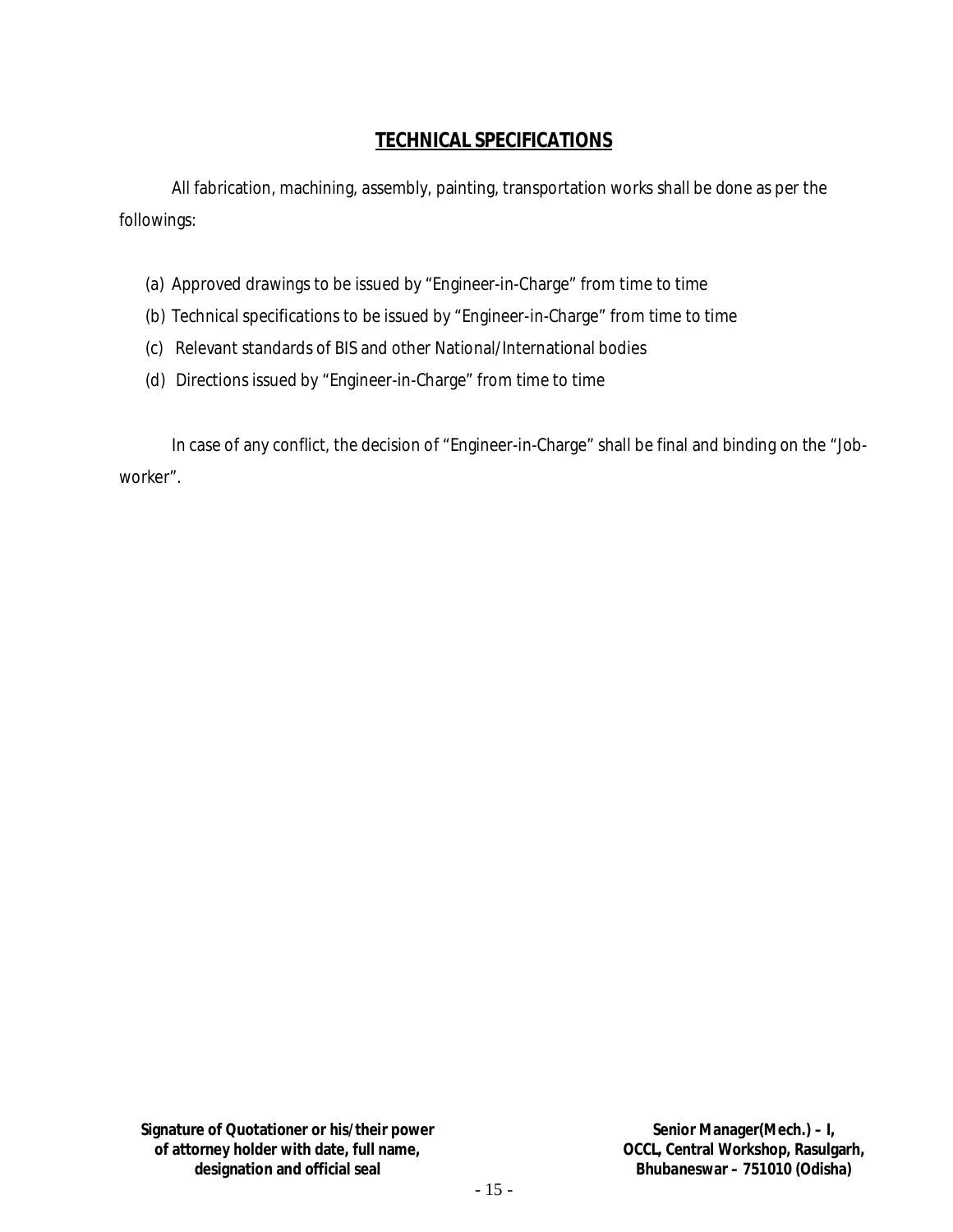### **FORMAT OF BID SECURITY DECLARATION FROM BIDDERS IN LIEU OF EMD (In Bidders Letter Head)**

That in the event we withdraw / modify our bid during the period of validity or I/we commit any breach of Tender Condition / Contract which attracts penal action and I/we will be suspended from being eligible for bidding/ award of all future contract(s) of Odisha Construction Corporation Limited, Bhubaneswar, Odisha for a period of six months from the date of committing such breach.

Signature and seal of Authorised Signatory of bidder

Name of Authorised Signatory....................................

Company Name..........................................................

**Signature of Quotationer or his/their power of attorney holder with date, full name, designation and official seal**